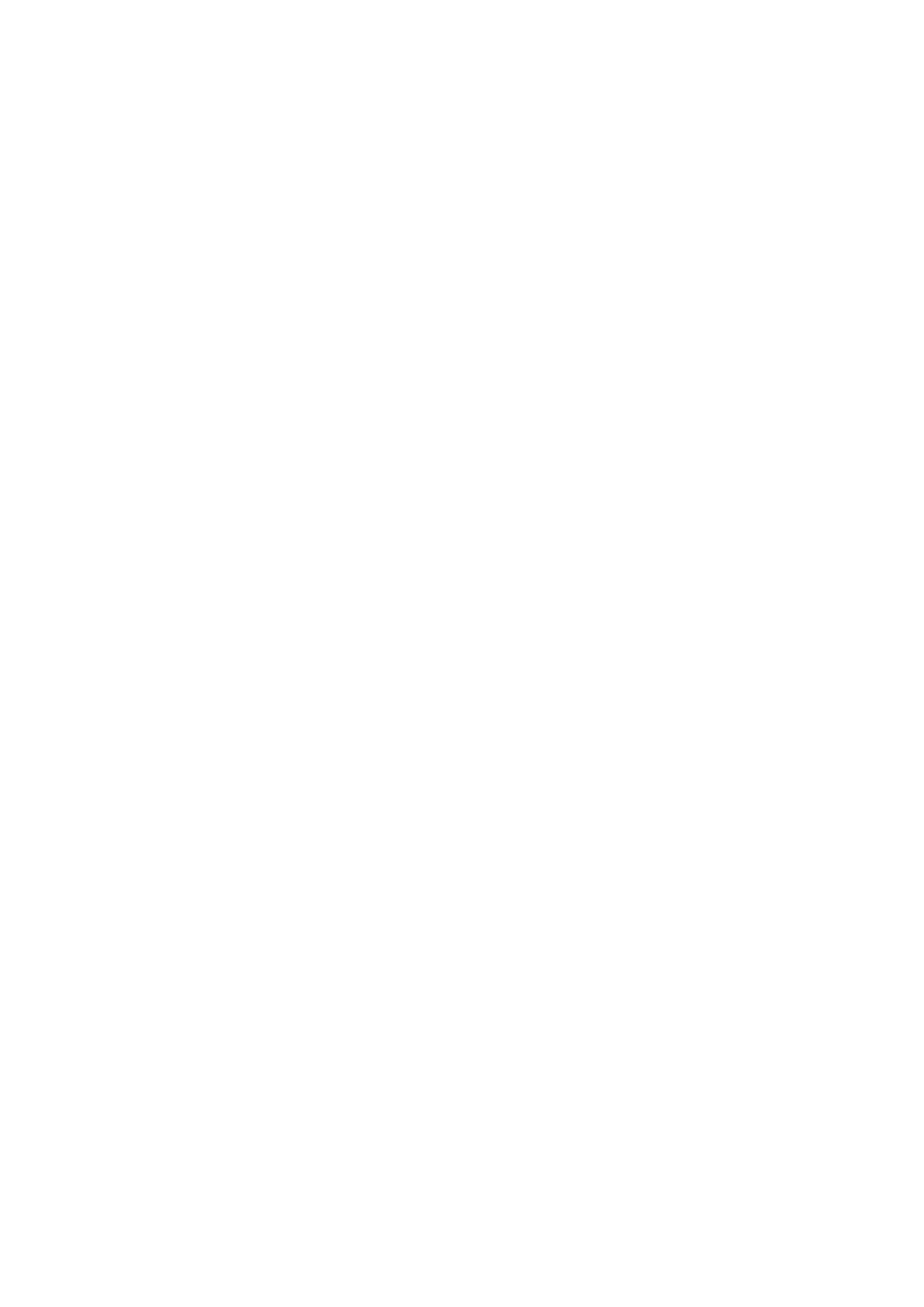*I certify that this public bill, which originated in the Legislative Assembly, has finally passed the Legislative Council and the Legislative Assembly of New South Wales.*

> *Clerk of the Legislative Assembly. Legislative Assembly, Sydney, , 2013*



New South Wales

# **Energy Services Corporations Amendment (Distributor Efficiency) Bill 2013**

Act No , 2013

An Act to amend the *Energy Services Corporations Act 1995* to make further provision for the operational efficiency of energy distributors.

*I have examined this bill and find it to correspond in all respects with the bill as finally passed by both Houses.*

*Assistant Speaker of the Legislative Assembly.*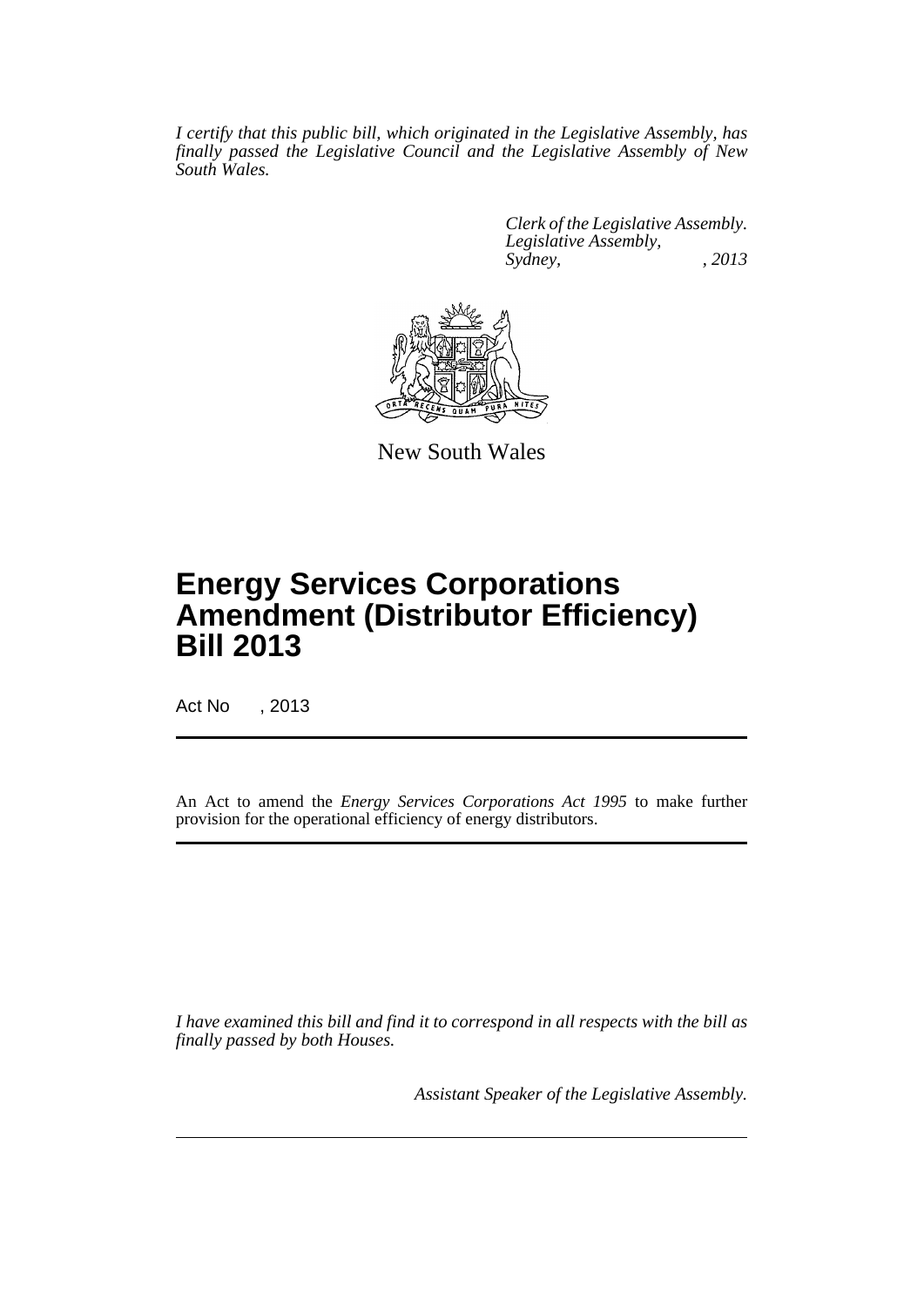#### <span id="page-3-0"></span>**The Legislature of New South Wales enacts:**

#### **1 Name of Act**

This Act is the *Energy Services Corporations Amendment (Distributor Efficiency) Act 2013*.

#### <span id="page-3-1"></span>**2 Commencement**

This Act commences on a day or days to be appointed by proclamation.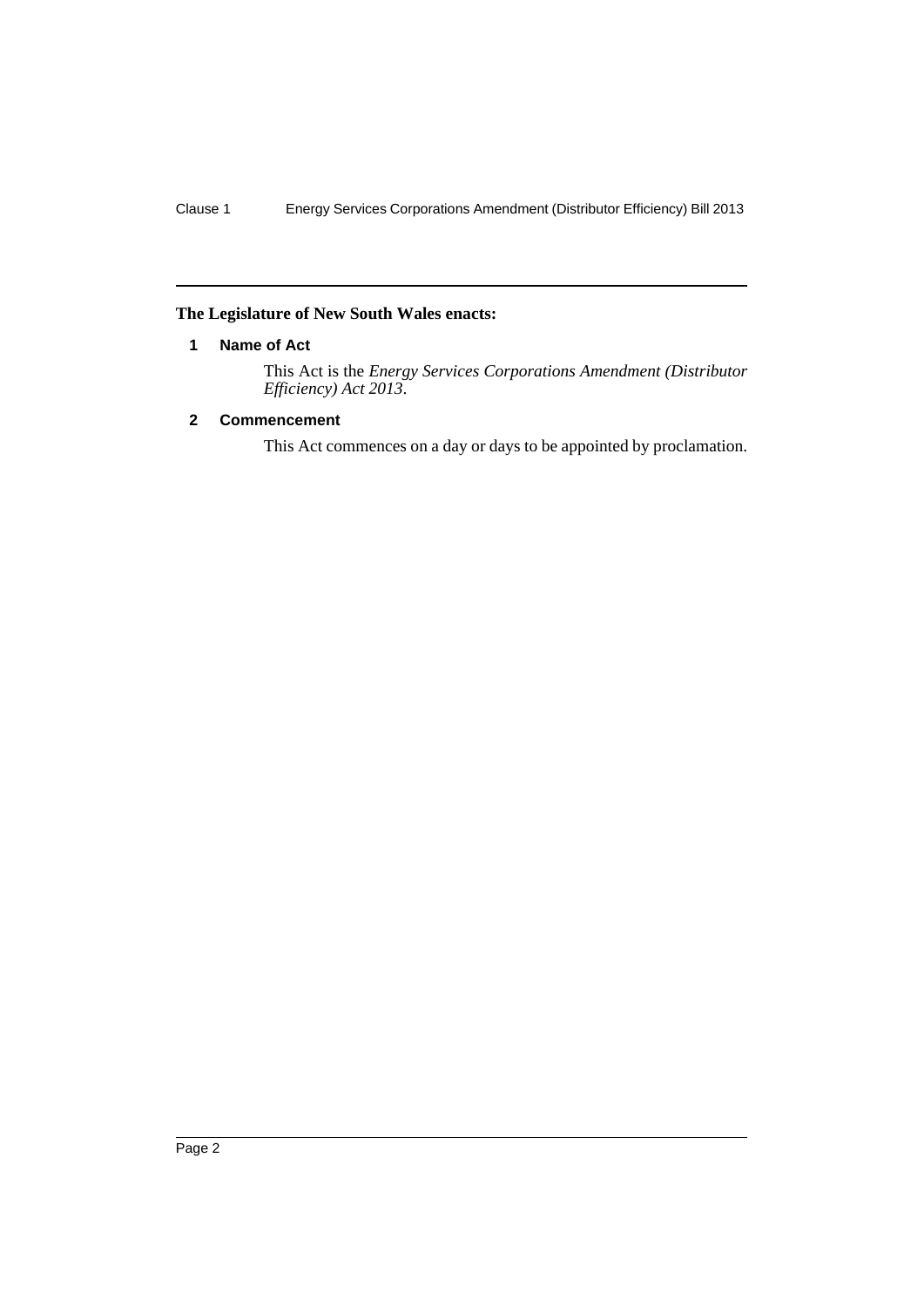Energy Services Corporations Amendment (Distributor Efficiency) Bill 2013

Amendment of Energy Services Corporations Act 1995 No 95 Schedule 1

### <span id="page-4-0"></span>**Schedule 1 Amendment of Energy Services Corporations Act 1995 No 95**

#### **[1] Sections 9A and 9B**

Insert after section 9:

#### **9A Joint board of energy distributors**

- (1) Each of the energy distributors is to have the same board of directors and for that purpose there is to be a single board (referred to in this Act as the *joint board* of the energy distributors) that is to constitute the board of directors of each of the energy distributors.
- (2) The joint board is to act in the best interests of energy distributors as a combined operation (as if their individual businesses were being operated as parts of a single enterprise) even if acting in that way is not in the best interests of one or more individual energy distributors.
- (3) A reference in this Act, the *State Owned Corporations Act 1989* or the constitution of an energy distributor to the voting shareholders is, in connection with the joint board of the energy distributors, a reference to the voting shareholders of all the energy distributors.

#### **9B Directions affecting commercial interests of energy distributors**

- (1) An energy distributor is not entitled to be reimbursed under section 20N of the *State Owned Corporations Act 1989* in connection with compliance with a direction under that section that is not in the commercial interests of the energy distributor if the direction is in the combined commercial interests of energy distributors.
- (2) If the direction is not in the combined commercial interests of energy distributors, any amount that the energy distributor is entitled to be reimbursed in connection with compliance with the direction is to be reduced by the amount of the net benefit accruing to any other energy distributor as a result of compliance with the direction.
- (3) A direction is considered to be in the combined commercial interests of energy distributors if the joint board of the energy distributors considers that compliance with the direction would be in the commercial interests of a single enterprise that comprised the individual businesses of the energy distributors being operated as part of that single enterprise.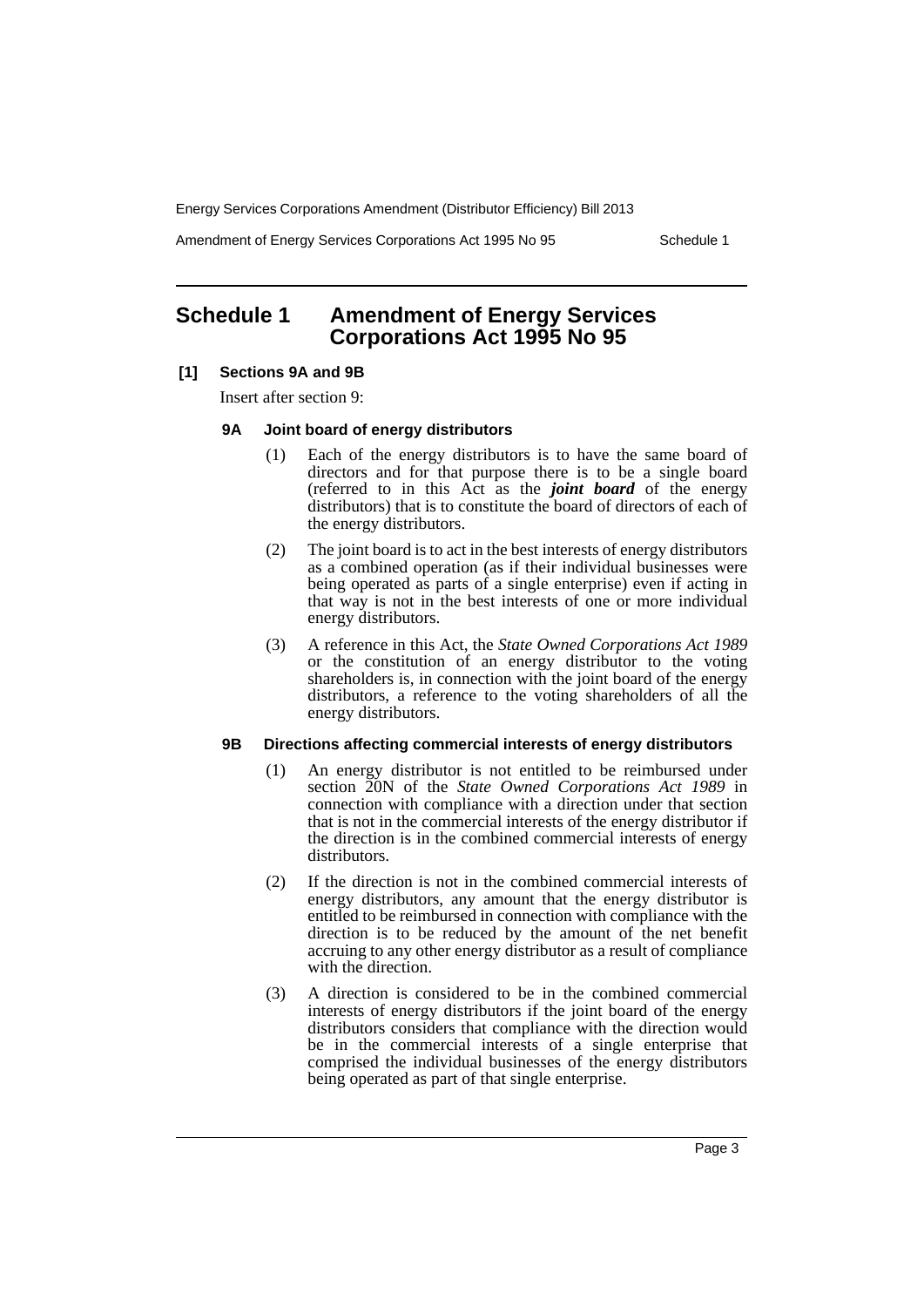Energy Services Corporations Amendment (Distributor Efficiency) Bill 2013

Schedule 1 Amendment of Energy Services Corporations Act 1995 No 95

#### **[2] Schedule 2 Supplementary provisions concerning constitution and procedure**

Insert at the end of clause 1 (1):

**Note.** Under section 9A, each of the energy distributors has the same board (the *joint board* of the energy distributors).

#### **[3] Schedule 2, clause 1 (2A)**

Insert after clause 1 (2):

(2A) The membership of the joint board of the energy distributors is to be as provided by subclause (2) except that the chief executive officer of each energy distributor is to be a member of the joint board.

#### **[4] Schedule 2, clause 2 (7)**

Insert after clause 2 (6):

(7) The chief executive officer of an energy distributor may delegate any functions of the chief executive officer to an employee of the energy distributor, but this power is subject to any directions of the joint board of the energy distributors.

#### **[5] Schedule 5 Savings, transitional and other provisions**

Omit clause 1 (1). Insert instead:

(1) The regulations may contain provisions of a savings or transitional nature consequent on the enactment of this Act or any Act that amends this Act.

#### **[6] Schedule 5, Part 4**

Insert at the end of the Schedule:

### **Part 4 Provisions consequent on enactment of the Energy Services Corporations Amendment (Distributor Efficiency) Act 2013**

#### **19 Membership of first joint board of energy distributors**

On the commencement of section 9A:

(a) the members immediately before that commencement of the board of each of the energy distributors cease to hold office as such, and